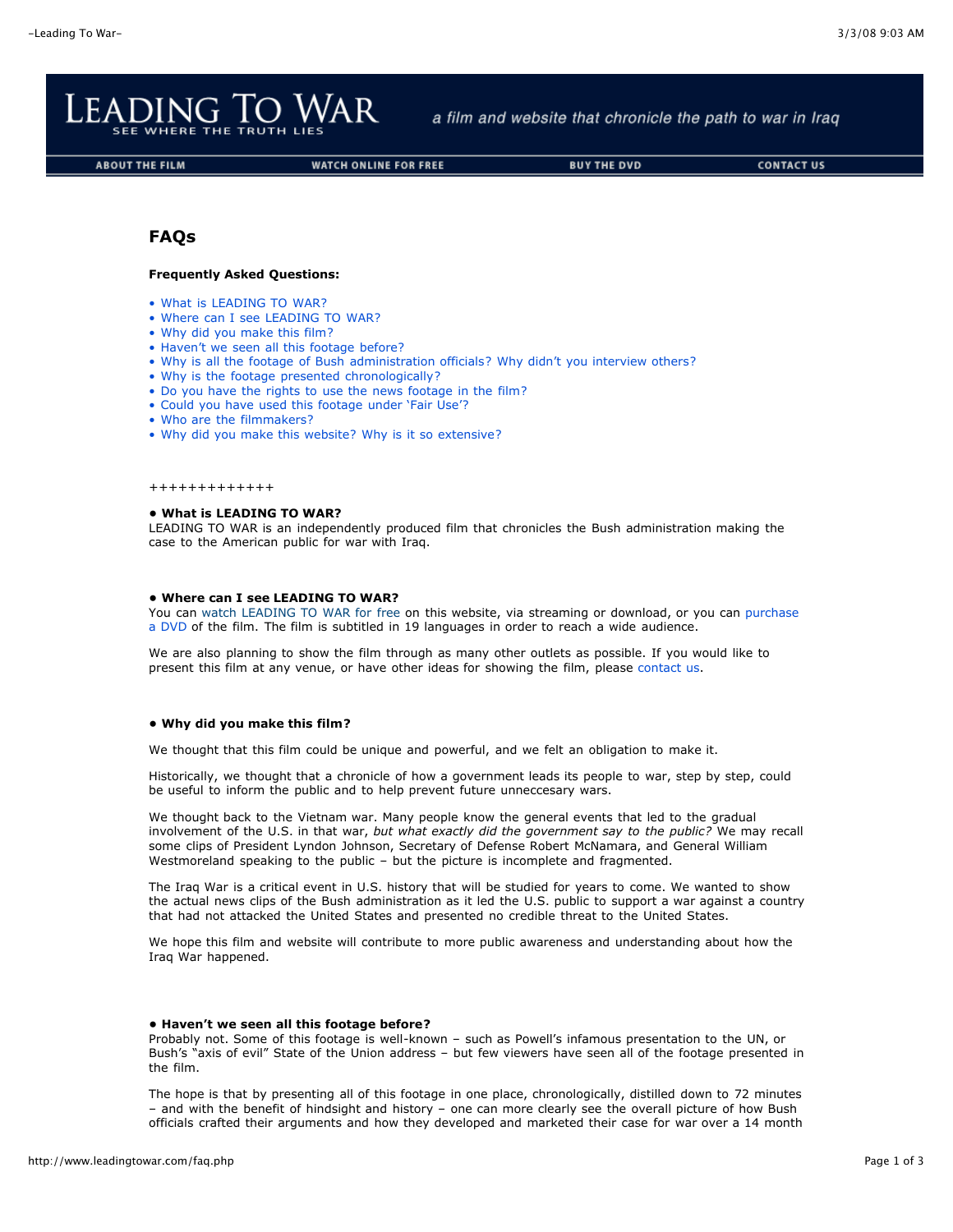period.

### **• Why is all the footage of Bush administration officials? Why didn't you interview others?**

Early on, we explored creative ideas for commenting on the footage, including text on screen, voice-over, and footage of others besides Bush administration officials. We considered including interviews with former government officials who have now spoken out against the war or about the Bush administration's conduct, as well as outside experts, political scientists, linguists, etc.

But we felt that ground had been covered in other films. We did think a chronology of what the administration actually said would be a valuable historical document. We realized that there would be power in letting the material speak for itself, allowing the viewer to have a direct experience of the Bush officials' statements.

The explanations and analyses would be saved for the website.

## **• Why is the footage presented chronologically?**

When experimenting with the clips out of chronological order, there were advantages in terms of thematic links, but we felt that something was lost. Only by staying with the chronology could one clearly see how the administration's rhetoric shifted and adjusted over time – how its marketing campaign for war was so skillfully structured.

### **• Do you have the rights to use the news footage in the film?**

Yes. All of the footage in the film has been licensed from a variety of archive news sources (who also provided us with videotapes of the material for editing), such as CNN, AP, BBC, ABC, NBC, etc.

### **• Could you have used this footage under 'Fair Use'?**

We believe so. After reviewing an early cut of LEADING TO WAR with our copyright attorney, we concluded that we could use the news footage without permission from the networks, under section 107 of the U.S. Copyright Act, which permits 'fair use' of copyrighted materials. We learned that fair use is determined on a case-by-case basis, weighing a number of factors. LEADING TO WAR met many of the requirements we reviewed relating to fair use, including:

- 1) The film uses short clips extracted from longer material
- 2) The clips are news footage, as opposed to highly creative copyrighted works
- 3) The clips portray government figures in their official roles
- 4) The film is a documentary with an educational purpose

5) The film comments on the material it has incorporated, both explicitly (in the epilogue and prologue of the film) and by the very nature of the compilation it presents

After careful deliberation, we licensed the footage directly from the news networks, at considerable cost, rather than use the material under fair use doctrine, for two reasons. First, we wanted the highest-quality master tapes, which we could only obtain from the news sources themselves (via signed licenses). Second, and more important, we thought that locating this footage from other sources (schools, media organizations, libraries, etc.) might take an inordinate amount of time – and some of the footage that we wanted to use in the film might be impossible to find.

### **• Who are the filmmakers?**

Read more about the filmmakers [here.](http://www.leadingtowar.com/bio.php)

### **• Why did you make this website? Why is it so extensive?**

The website grew organically out of our editing process and rough cut screenings of the film.

One viewer of an early rough cut, while appreciative of the film, said afterwards during an in-depth conversation, "Maybe this film means more to you than it does to me?" After reflecting on this comment, we realized that it was only through repeated viewings of the footage – along with editing room discussions – that allowed for a deeper understanding of the Bush administration's rhetoric and tactics. This led to the creation of the analytical sections of this website, in order to complement the viewer's experience of the film.